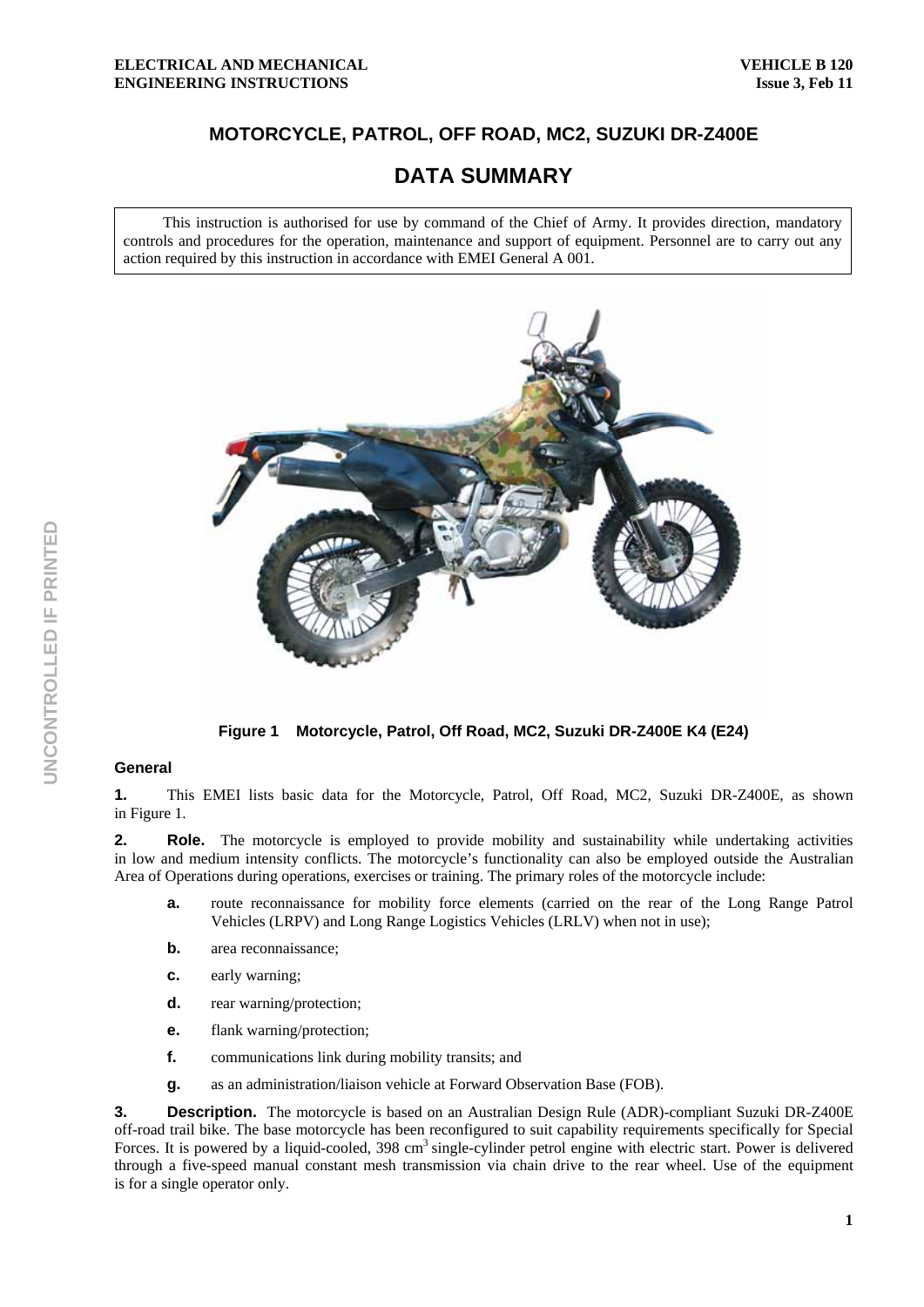### **Detail**

| 4. |                     | <b>Dimensions and Mass</b>                                                                                                                      |  |  |
|----|---------------------|-------------------------------------------------------------------------------------------------------------------------------------------------|--|--|
|    | a.                  |                                                                                                                                                 |  |  |
|    | b.                  |                                                                                                                                                 |  |  |
|    | c.                  |                                                                                                                                                 |  |  |
|    | d.                  |                                                                                                                                                 |  |  |
|    | е.                  |                                                                                                                                                 |  |  |
|    | f.                  |                                                                                                                                                 |  |  |
|    | g.                  |                                                                                                                                                 |  |  |
| 5. | <b>Engine</b>       |                                                                                                                                                 |  |  |
|    | а.                  |                                                                                                                                                 |  |  |
|    | b.                  |                                                                                                                                                 |  |  |
|    | c.                  |                                                                                                                                                 |  |  |
|    | d.                  |                                                                                                                                                 |  |  |
|    | е.                  |                                                                                                                                                 |  |  |
|    | f.                  |                                                                                                                                                 |  |  |
|    | g.                  |                                                                                                                                                 |  |  |
|    | h.                  |                                                                                                                                                 |  |  |
|    | i.                  |                                                                                                                                                 |  |  |
|    | j.                  |                                                                                                                                                 |  |  |
|    | k.                  |                                                                                                                                                 |  |  |
| 6. | <b>Transmission</b> |                                                                                                                                                 |  |  |
|    | a.                  |                                                                                                                                                 |  |  |
|    | b.                  |                                                                                                                                                 |  |  |
|    | c.                  |                                                                                                                                                 |  |  |
|    | d.                  |                                                                                                                                                 |  |  |
|    | е.                  |                                                                                                                                                 |  |  |
|    | f.                  |                                                                                                                                                 |  |  |
|    | g.                  |                                                                                                                                                 |  |  |
|    | h.                  |                                                                                                                                                 |  |  |
|    | i.                  |                                                                                                                                                 |  |  |
|    | j.                  |                                                                                                                                                 |  |  |
|    | k.                  |                                                                                                                                                 |  |  |
| 7. |                     | <b>Chassis</b>                                                                                                                                  |  |  |
|    | а.                  | Front Suspension telescopic, coil spring, oil damped, rebound, damping force 18-way<br>adjustable, compression, damping force 14-way adjustable |  |  |
|    | b.                  | rebound damping force 21-way adjustable, compression damping force 26-way                                                                       |  |  |
|    | c.                  |                                                                                                                                                 |  |  |
|    | d.                  |                                                                                                                                                 |  |  |
|    | е.                  |                                                                                                                                                 |  |  |
|    |                     |                                                                                                                                                 |  |  |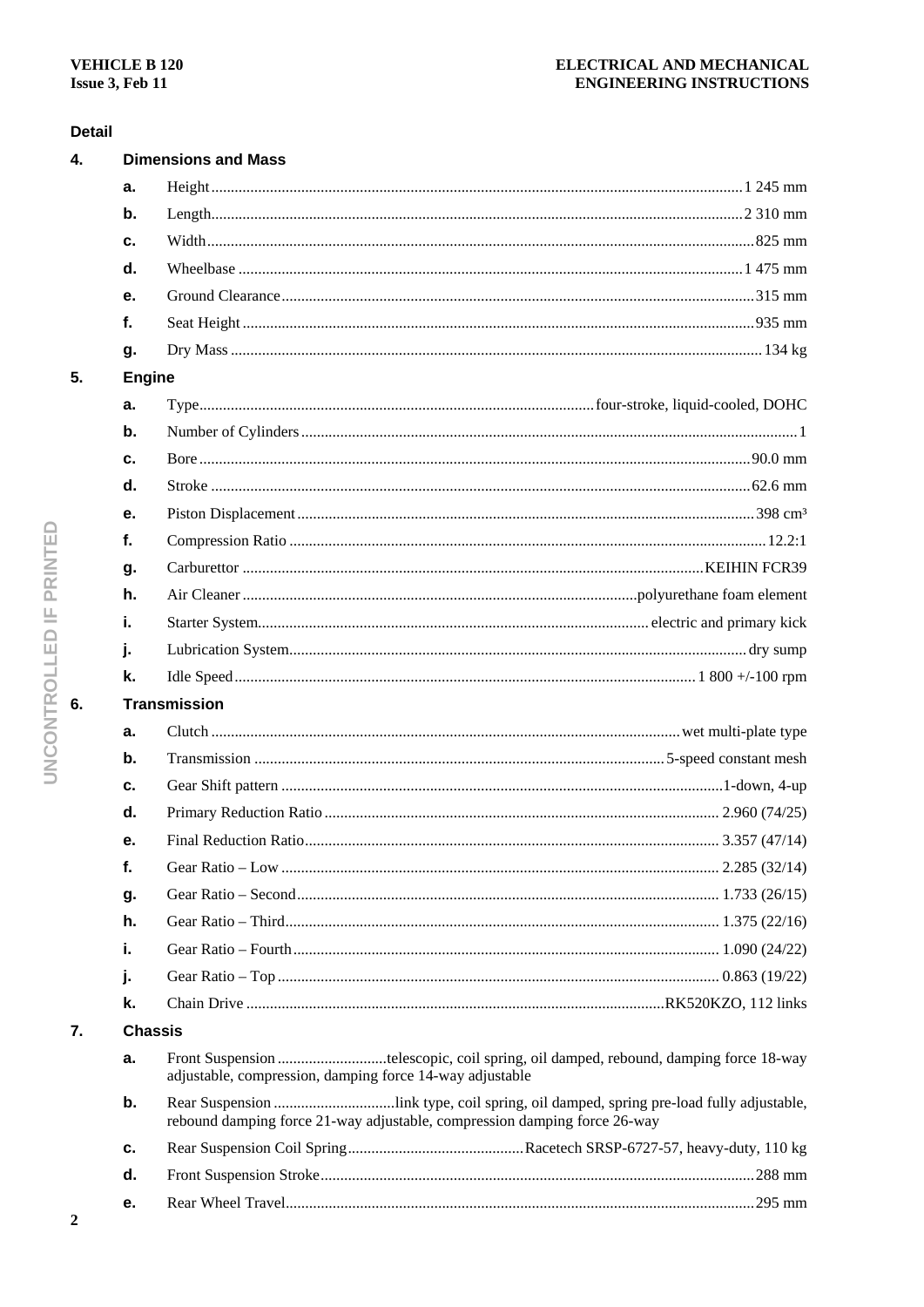#### ELECTRICAL AND MECHANICAL **ENGINEERING INSTRUCTIONS**

| f.            |                   |  |
|---------------|-------------------|--|
| g.            |                   |  |
| h.            |                   |  |
| i.            |                   |  |
| j.            |                   |  |
| k.            |                   |  |
| L.            |                   |  |
| m.            |                   |  |
| n.            |                   |  |
|               | <b>Electrical</b> |  |
| a.            |                   |  |
| $\mathbf b$ . |                   |  |
| c.            |                   |  |
| d.            |                   |  |
| е.            |                   |  |
| f.            |                   |  |
| g.            |                   |  |
| h.            |                   |  |
| i.            |                   |  |
| j.            |                   |  |
| k.            |                   |  |
| L.            |                   |  |
| m.            |                   |  |
| n.            |                   |  |
| о.            |                   |  |
| p.            |                   |  |
|               | <b>Capacities</b> |  |
| a.            |                   |  |
| b.            |                   |  |
| c.            |                   |  |
|               | (1)               |  |
|               | (2)               |  |
| d.            |                   |  |
| е.            |                   |  |
| f.            |                   |  |
|               |                   |  |

8.

9.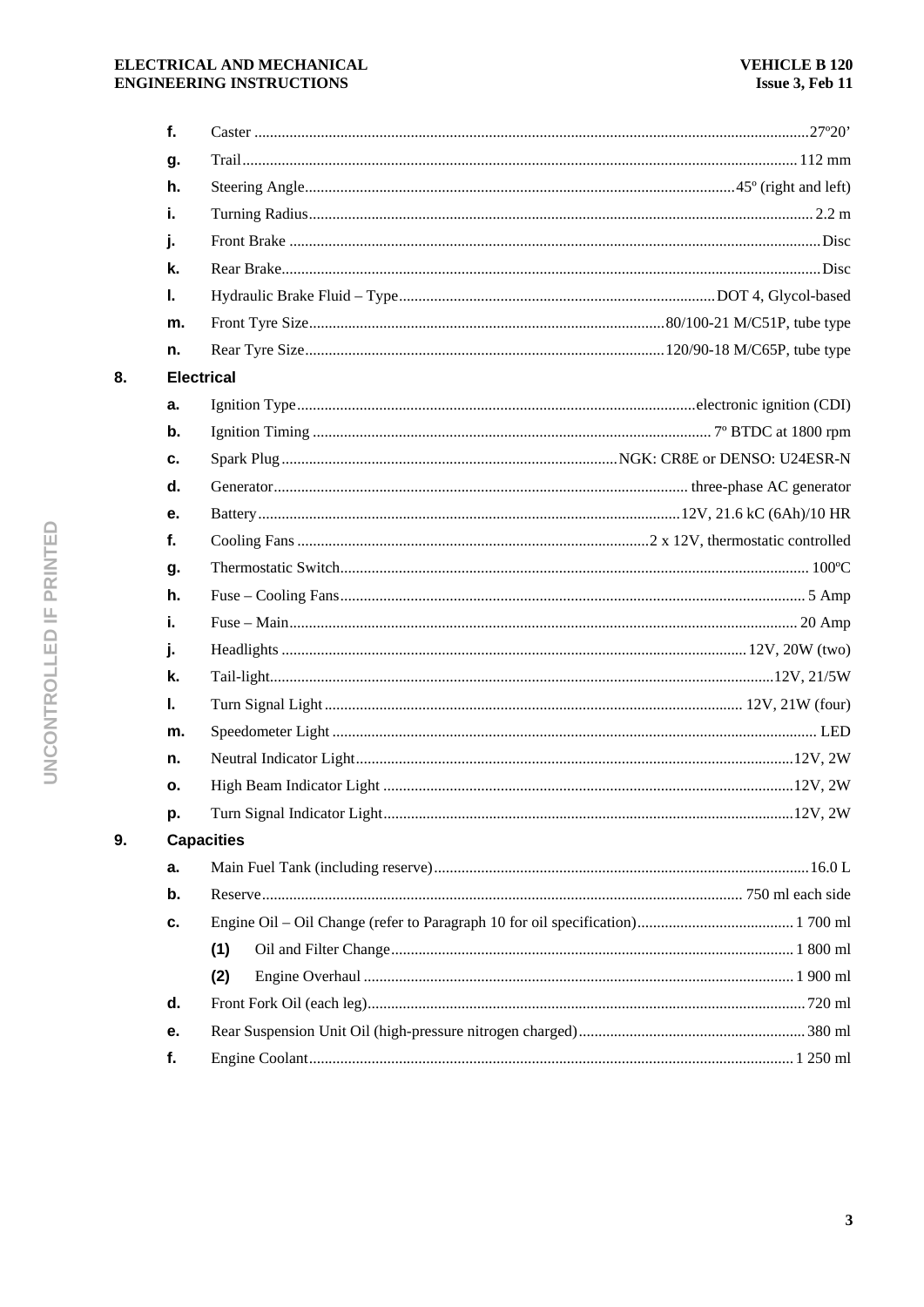#### **VEHICLE B 120 Issue 3, Feb 11**

**10.** Engine Oil. Two types of engine oils are certified for use. Both types of engine oils are synthetic and have been specifically developed for use in motorcycle engines only. These oils do not have friction modifiers that compromise correct operation of wet clutch systems as used in motorcycle transmissions. Depending on the geographical location for operation of the motorcycle(s), the type of oil to be used is described below:

- **a.** In-country................................................................................... Shell Advance SX4, 15W-50, synthetic
	- **(1)** NSN 9150-66-142-7733 (4.0 litre)
	- **(2)** NSN 9150-66-141-6300 (1.0 litre)
- **b.** When Deployed......................................................................... Castrol R4 Superbike, 5W-40, synthetic
	- **(1)** NSN 9150-66-152-7522 (3 x 4.0 litre)
	- **(2)** NSN 9150-66-152-7521 (6 x 1.0 litre)

## **11. Manufacturer and Suppliers' Details**

#### **a.** Manufacturer:

Suzuki Motor Corporation 300 Takatsuka Hamamatsu, Shizuoka Japan

**b.** Australian Importer/Supplier:

Suzuki Australia P/L 97-105 Cherry Lane Laverton North, VIC, 3028 Tel: (03) 9931 0500 Fax: (03) 9931 0511 http: //www.suzuki.com.au

**c.** Australian Supplier:

Bale Defence Industries P/L 15-17 Jindalee Road Port Macquarie, NSW, 2444 Tel: (02) 6581 4337 Fax: (02) 6581 4338 Email: sales@baledefence.com http: //www.baledefence.com

## **12. Point of Contact**

National Fleet Manager (NFM) Lt B Vehicles, CGSVSPO DPM 7, Defence Plaza Melbourne 661 Bourke Street MELBOURNE VIC 3000

Tel: (03) 9282 7391

## **13. Associated Information**

| а.            |                                                                |                                                                                                  |  |
|---------------|----------------------------------------------------------------|--------------------------------------------------------------------------------------------------|--|
| $\mathbf b$ . |                                                                |                                                                                                  |  |
| C.            |                                                                |                                                                                                  |  |
| d.            | RPS – not issued, use Commercial Parts Catalogue and Addendum: |                                                                                                  |  |
|               | (1)                                                            | Suzuki DR-Z400/E Parts Catalogue, 9 <sup>th</sup> Edition (Suzuki Part No: 9900B-30132-041); and |  |
|               | (2)                                                            | Suzuki DR-Z400E - Addendum to Parts Catalogue (Bale Defence Part No: BDI-3879).                  |  |
| е.            |                                                                |                                                                                                  |  |
| f.            |                                                                |                                                                                                  |  |